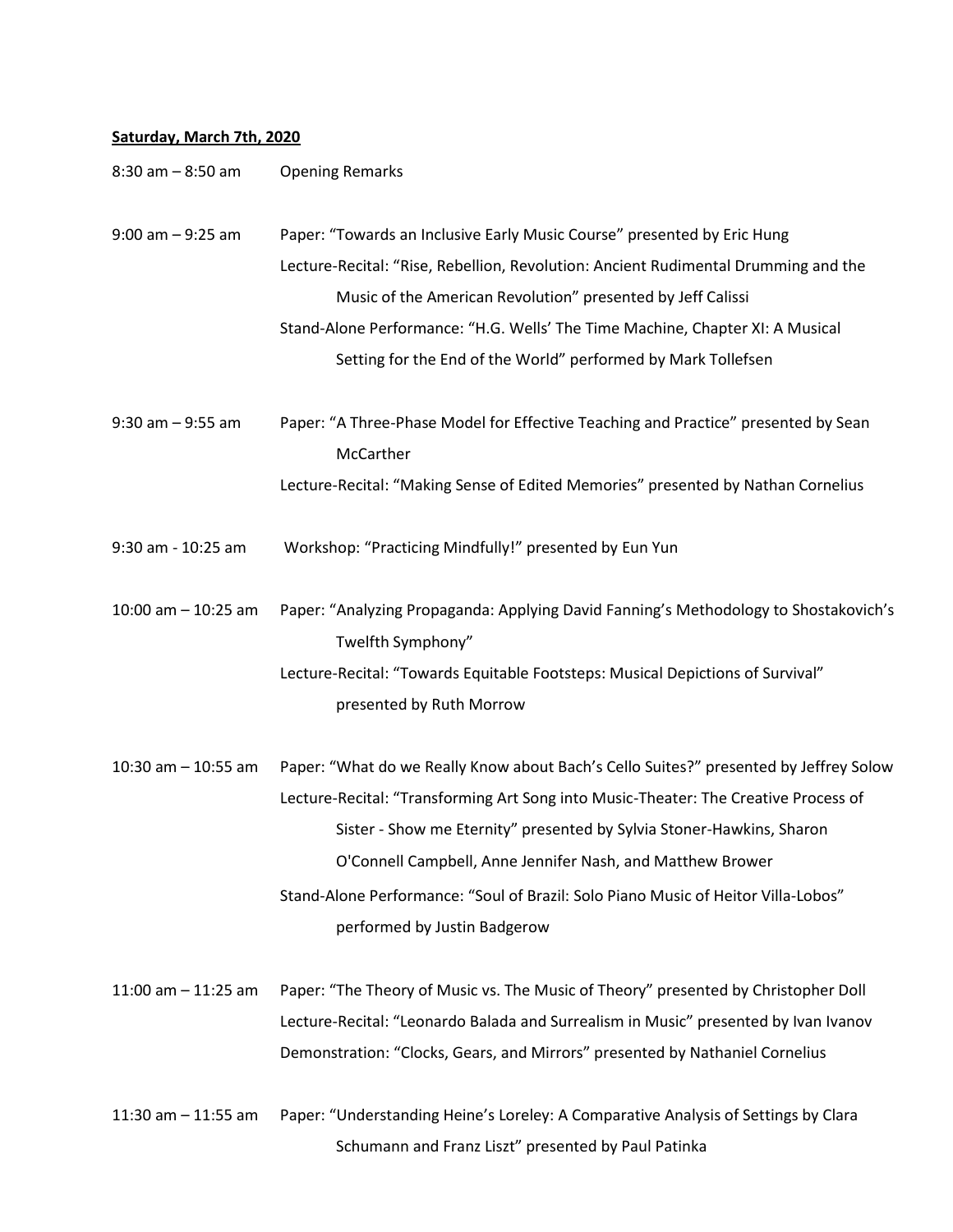| 11:30 am - 12:25 pm                 | Workshop: "Flow with the Score: A Whole Body-Mind Approach to Musical                                     |  |  |  |  |
|-------------------------------------|-----------------------------------------------------------------------------------------------------------|--|--|--|--|
|                                     | Interpretation through Laban Movement Analysis" presented by Anna Siampani                                |  |  |  |  |
|                                     | Panel: "We Shall Overcome: History and Resurgence" presented by Victor Bobetsky and                       |  |  |  |  |
|                                     | Michael Yonchak                                                                                           |  |  |  |  |
| 12:00 pm $-$ 12:25 pm               | Paper: "Brahms's Piano Poetry: Hidden Programs in Opp. 5, 10, and 117" presented by<br>Alexander Crossett |  |  |  |  |
| 12:30 pm $-$ 1:55 pm                | Lunch on Your Own                                                                                         |  |  |  |  |
|                                     | <b>Board Meeting</b>                                                                                      |  |  |  |  |
| $2:00 \text{ pm} - 3:00 \text{ pm}$ | Keynote: "Aspirational Living: Post-Entrepreneurial Arts Training in the Academy"                         |  |  |  |  |
|                                     | presented by Jonathan Kuuskoski                                                                           |  |  |  |  |
| $3:15$ pm $-4:00$ pm                | Keynote Workshop                                                                                          |  |  |  |  |
|                                     | Poster Session (TPAC)                                                                                     |  |  |  |  |
|                                     | "Perception, Muscle Tension, and Vocal Production: A Study in Body                                        |  |  |  |  |
|                                     | Interconnectivity" presented by Jessica Forbes                                                            |  |  |  |  |
|                                     | "Subprime Documents: The Benefits and Challenges of Digitized Archival                                    |  |  |  |  |
|                                     | Correspondence" presented by Gary Galvan                                                                  |  |  |  |  |
|                                     | "Interoception and the Performer" presented by Marcia Lesser                                              |  |  |  |  |
|                                     | "Understanding the Repertoire, Understanding Ourselves" presented by Paul                                 |  |  |  |  |
|                                     | Patinka                                                                                                   |  |  |  |  |
|                                     | "The Verdict is In: Teacher Personality Does Impact Music Class Outcomes"                                 |  |  |  |  |
|                                     | presented by Abigale Senatore                                                                             |  |  |  |  |
|                                     | "Don't Be an Urtext Victim" presented by Jeffrey Solow                                                    |  |  |  |  |
|                                     | "From Scarlatti to Calligaris: A Journey through the Italian Piano Repertoire"                            |  |  |  |  |
|                                     | presented by Alessandra Tiraterra                                                                         |  |  |  |  |
|                                     | "Performing a Concert For Children with Autism and Their Families" presented by                           |  |  |  |  |
|                                     | Lawrence VanOyen                                                                                          |  |  |  |  |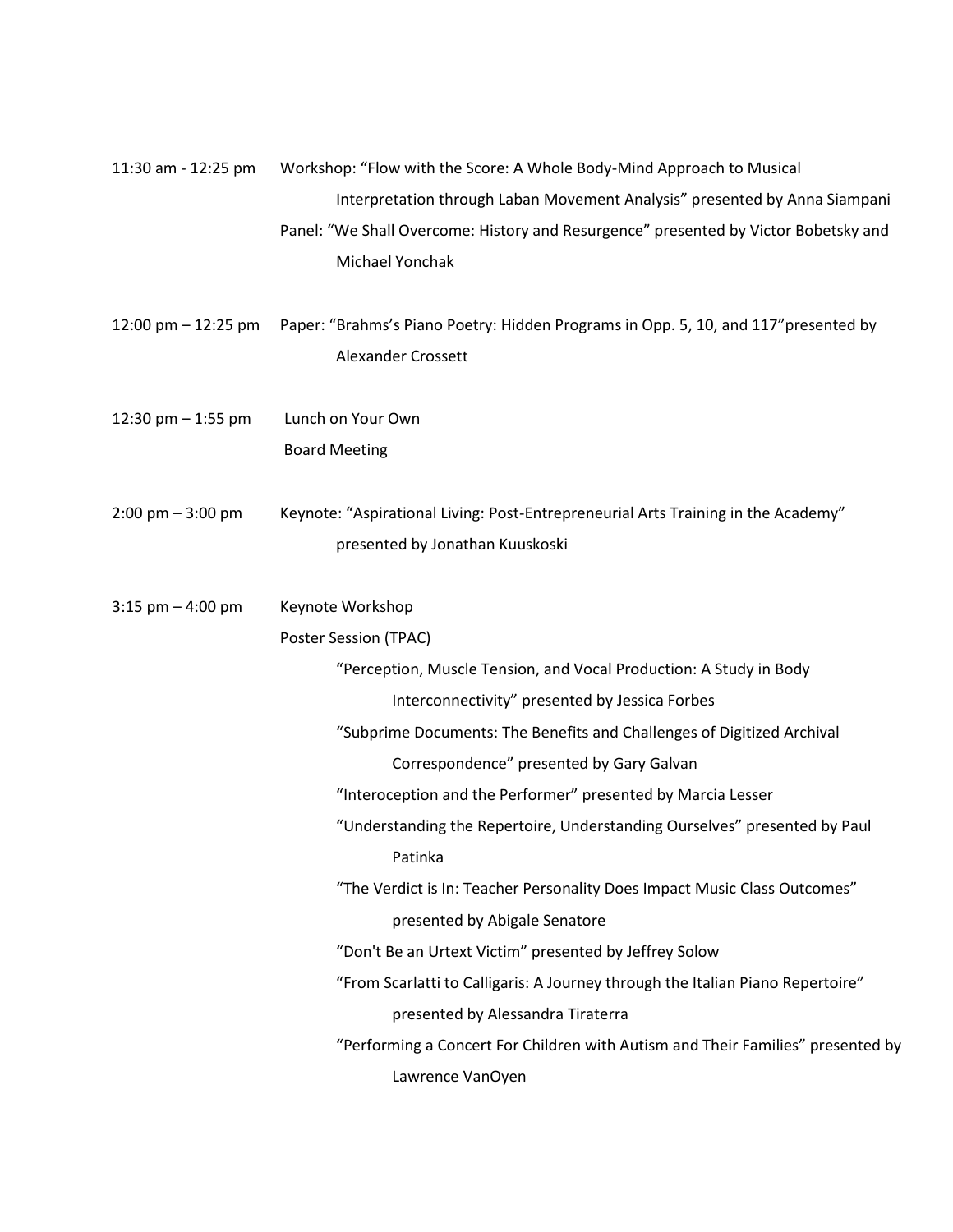| 4:15 pm $-$ 5:45 pm | Concert (TPAC)              |                       |
|---------------------|-----------------------------|-----------------------|
|                     | Don't Let Your Chops Freeze | Phil Salathé          |
|                     | <b>Against Time</b>         | Ania Vu               |
|                     | Dva Gledišta                | <b>Brian Kershner</b> |
|                     | afterimage                  | Joshua Hey            |
|                     | Tuba Ferum                  | David Heinck          |
|                     | <b>Recursive Dialoque</b>   | Daniel Adams          |
|                     | <b>Three Frost Songs</b>    | Ke-Chia Chen          |
|                     | <b>DuoTube</b>              | Ralph Lewis           |

5:45 pm – 6:45 pm Cocktail hour (TPAC)

## **Sunday, March 8th, 2020**

| $9:00$ am $-9:25$ am   | Demonstration: "Improve Career Outcomes with Experiential Learning" presented by        |  |
|------------------------|-----------------------------------------------------------------------------------------|--|
|                        | Gerald Klickstein                                                                       |  |
|                        |                                                                                         |  |
| 9:00 am - 9:55 am      | Workshop: "Bodies in Tune! Reaching Your Optimal Performance Beyond Physical            |  |
|                        | Practice" presented by Anna Siampani                                                    |  |
|                        | Panel: "'It Takes a Village' - The Faculty Learning Community: Advancing Higher         |  |
|                        | Thinking in Music" presented by Kathleen Doutt, Judith Parsons and Ann Heath            |  |
|                        |                                                                                         |  |
| $9:30$ am $-9:55$ am   | Lecture-Recital: "Examining Creativity in the Works of Rzewski and Ligeti" presented by |  |
|                        | Elsa Yung-Yung Lee                                                                      |  |
|                        |                                                                                         |  |
| $10:00$ am $-10:25$ am | Paper: "Revisiting the Music Box-Like Foundations of Rebecca Saunders' Compositions"    |  |
|                        | presented by Ralph Lewis                                                                |  |
|                        | Lecture-Recital: "De-Ciphering Solo Flute Neoclassicism" presented by Phoebe Grace      |  |
|                        | Robertson                                                                               |  |
|                        | Ten-Minute Showcase Performances:                                                       |  |
|                        | Velour by Jocelyn Morlock, performed by Carol Shanksy<br>$\overline{\phantom{a}}$       |  |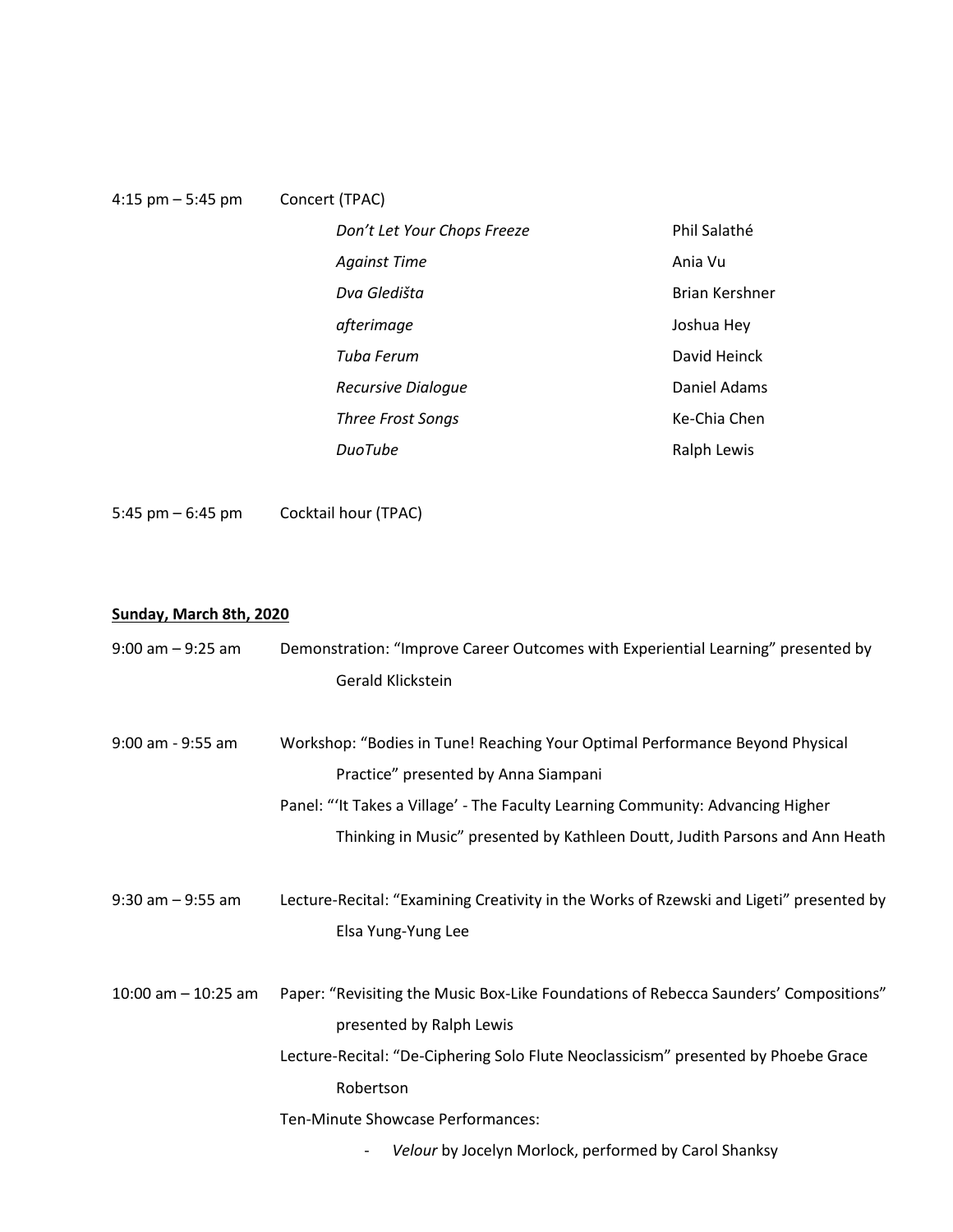|  |  |  |  | Crystalline II by Karen Tanaka, performed by Amber Liao |  |  |
|--|--|--|--|---------------------------------------------------------|--|--|
|--|--|--|--|---------------------------------------------------------|--|--|

| $10:30$ am $- 10:55$ am                                                         | Paper: "Musical Diplomacy: The Cuban Music Project and Cultural Resistance in the Age  |                                                                                         |  |
|---------------------------------------------------------------------------------|----------------------------------------------------------------------------------------|-----------------------------------------------------------------------------------------|--|
|                                                                                 | of Trump" presented by Gary Galvan                                                     |                                                                                         |  |
|                                                                                 | Lecture-Recital: "Roy Harris' Sonata for Violin and Piano (1942): A Case for Renewed   |                                                                                         |  |
|                                                                                 | Interest and Performance" presented by Peter Isaacson                                  |                                                                                         |  |
|                                                                                 | Stand-Alone Performance: "No Collision, No Collusion: A Performance of Nikolai         |                                                                                         |  |
|                                                                                 | Kapustin's Sinfonietta, Op. 49A for Piano Four-Hands" performed by Nanette             |                                                                                         |  |
|                                                                                 | Kaplan Solomon and Iris Kaplan Rosenthal                                               |                                                                                         |  |
|                                                                                 |                                                                                        |                                                                                         |  |
| 11:00 am $-$ 11:25 am                                                           |                                                                                        | Paper: "La Danza de Tijeras: 16th-century Oppression Resistance to 21-century Priceless |  |
|                                                                                 | National Heritage" presented by Kathleen Doutt                                         |                                                                                         |  |
|                                                                                 | Stand Alone Performance: "Birds and Bees" presented by Michelle Kiec and Carol         |                                                                                         |  |
| Shansky                                                                         |                                                                                        |                                                                                         |  |
|                                                                                 |                                                                                        |                                                                                         |  |
| 11:00 am $-$ 11:55 am                                                           | Workshop: "Visually Impaired Students: Equitable Inclusion and Access in a Traditional |                                                                                         |  |
|                                                                                 | Music Degree Curriculum" presented by Stacie Rossow                                    |                                                                                         |  |
|                                                                                 |                                                                                        |                                                                                         |  |
| 11:30 am - 11:55 am                                                             |                                                                                        | Paper: "John Ireland, Arthur Machen, and Pagan Mysticism" presented by Aaron            |  |
|                                                                                 | Keebaugh                                                                               |                                                                                         |  |
|                                                                                 |                                                                                        | Lecture-Recital: "Composing 'do šupliku': the Effects of Musical Censorship During the  |  |
| Former Czechoslovak Socialist Republic Through an Analysis of Miloslav Ištvan's |                                                                                        |                                                                                         |  |
|                                                                                 | 3rd Sonata for Piano (1978).                                                           |                                                                                         |  |
|                                                                                 |                                                                                        |                                                                                         |  |
| 12:00 pm - 12:55 pm                                                             | Concert (Klein)                                                                        |                                                                                         |  |
|                                                                                 | Jasmine                                                                                | Keith Kramer                                                                            |  |
|                                                                                 | <b>She Persisted</b>                                                                   | <b>Annie Neikirk</b>                                                                    |  |
|                                                                                 | <b>Shatter</b>                                                                         | Cara Haxo                                                                               |  |
|                                                                                 | To an Isolated Island                                                                  | Ke-Chia Chen                                                                            |  |
|                                                                                 | Ink Wash                                                                               | Charles Cacioppo                                                                        |  |

- *Dark Whims* Ania Vu
- **Tau** Richard Pressley